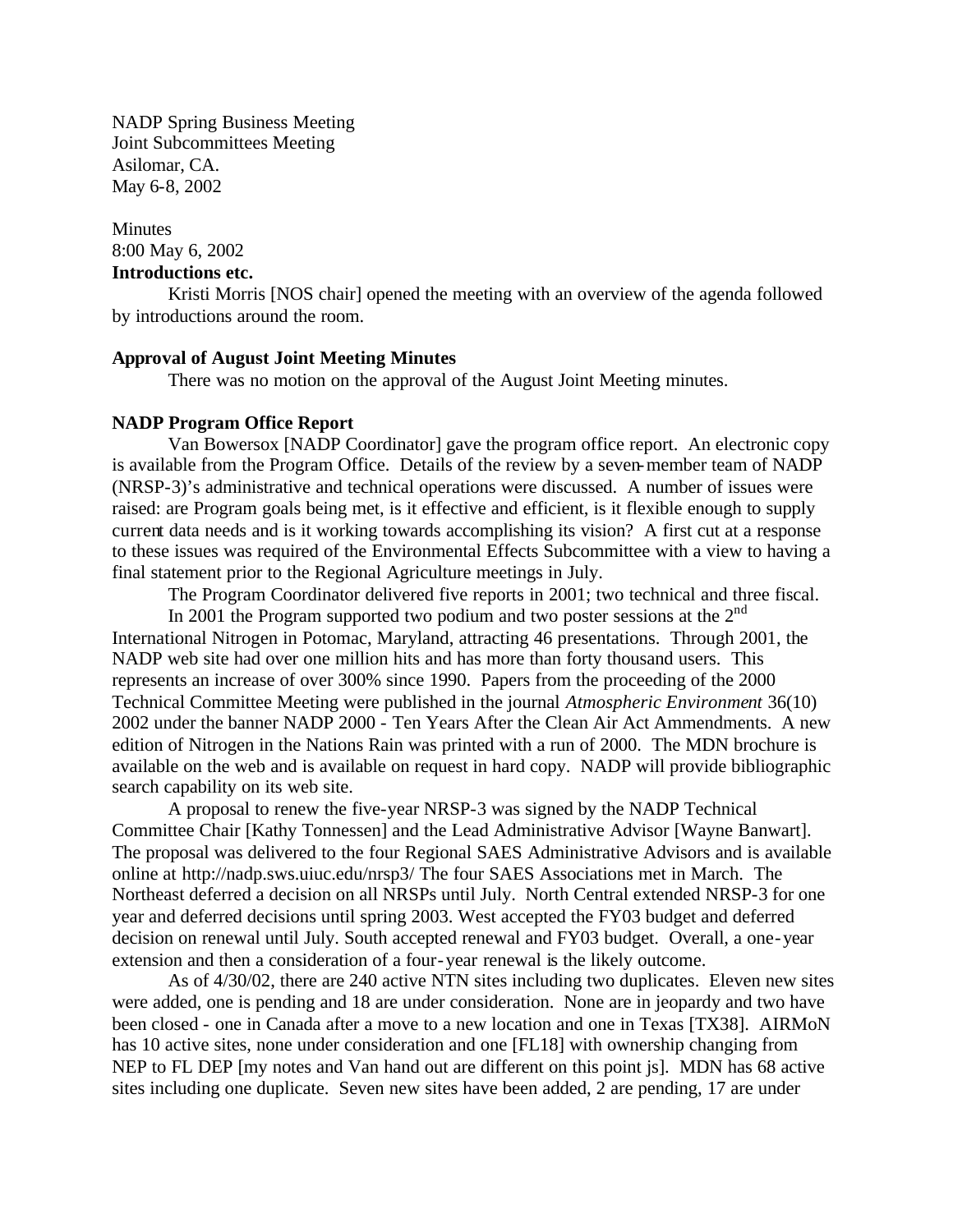consideration and one [CA97] has been closed and will be relocated.

The 2002 Annual NADP Technical Meeting is scheduled for the Seattle Center, Seattle, WA, 10-13 September 2002.

# **CAL Report.**

Karen Harlin presented the CAL report. A copy is available electronically. There were eleven new sites in the network. Between NTN and AIRMoN, the equivalent of 270 sites/week are being supported.  $[1 \text{ NTN} = 3 \text{ AIRMoN}]$ . CAL is targeting supporting 290 sites/week to accommodate network growth.

The use of bags to collect samples is still being studied and the CAL is working with the manufacturer to eliminate biases due to NH3, Cl and PO4.

The next site operator training will be April  $8 - 10$ , 2003.

CAL is looking for material for the next CALendar and wants photographs from the sites.

CAL is seeking DOD funding in a collaboration with a faculty member of U of I

Veterinary Medicine to assess the viability of analyzing precipitation samples for biohazards and microbes.

# **MDN Report**

Clyde Sweet presented the MDN report. There are currently 68 sites, with 9 new sites coming online. A further 8 sites are pending, and about 90 sites are expected at the end of FY03. The site, NM10, is [still] at risk.

Data through mid-2001 are on the web. Lab data from the first quarter of 2002 have been received from the HAL.

Field audits of MDN sites will be included in the ATS NADP site visitation program in 2002. A HAL audit is scheduled for 2003.

Sampler intercomparison results were to be reported to NOS.

A manuscript on MDN and mercury deposition was sent to the journal Atmospheric Environment. Bob Brunette presented a paper on MDN to NESCAUM, and Eric Presbo presented at EPA's conference on Persistent Bioaccumulative Pollutants. [Bob clarified for Scott Dossett that some of the confusion at the NESCAUM meeting arose from differences in the method that Gerry Keeler and MDN use]

## **HAL Report**

Bob Brunette presented the HAL report. New staff and equipment have been brought on at Frontier Geosciences to meeting the needs of the expanding network. Frontier has also made more lab space available, including a clean room with Class 100 laminar flow hoods.

The third and fourth quarters of 2001 were late in delivery to the PO, however the first quarter of 2002 was delivered on time. Methyl mercury data for '96 – '01 was also sent to the PO.

WA18 has a 3-year record of trace element analysis. Sites in PA, IN and ME are receiving trace element data. Dry deposition methods are being reviewed at NM10.

The 2001 QA report is in preparation. Questioned by Gary Lear, Bob indicated that interlab studies involve the labs of Gerry Keeler, Rob Mason and Fitzgerald. The HAL is proposing a collector shoot-out between the ACM, NCOM and MICB, probably at WA18, and is seeking equipment loans or donations. The Frontier Geosciences laboratory had a number of external system and performance audits in 2001.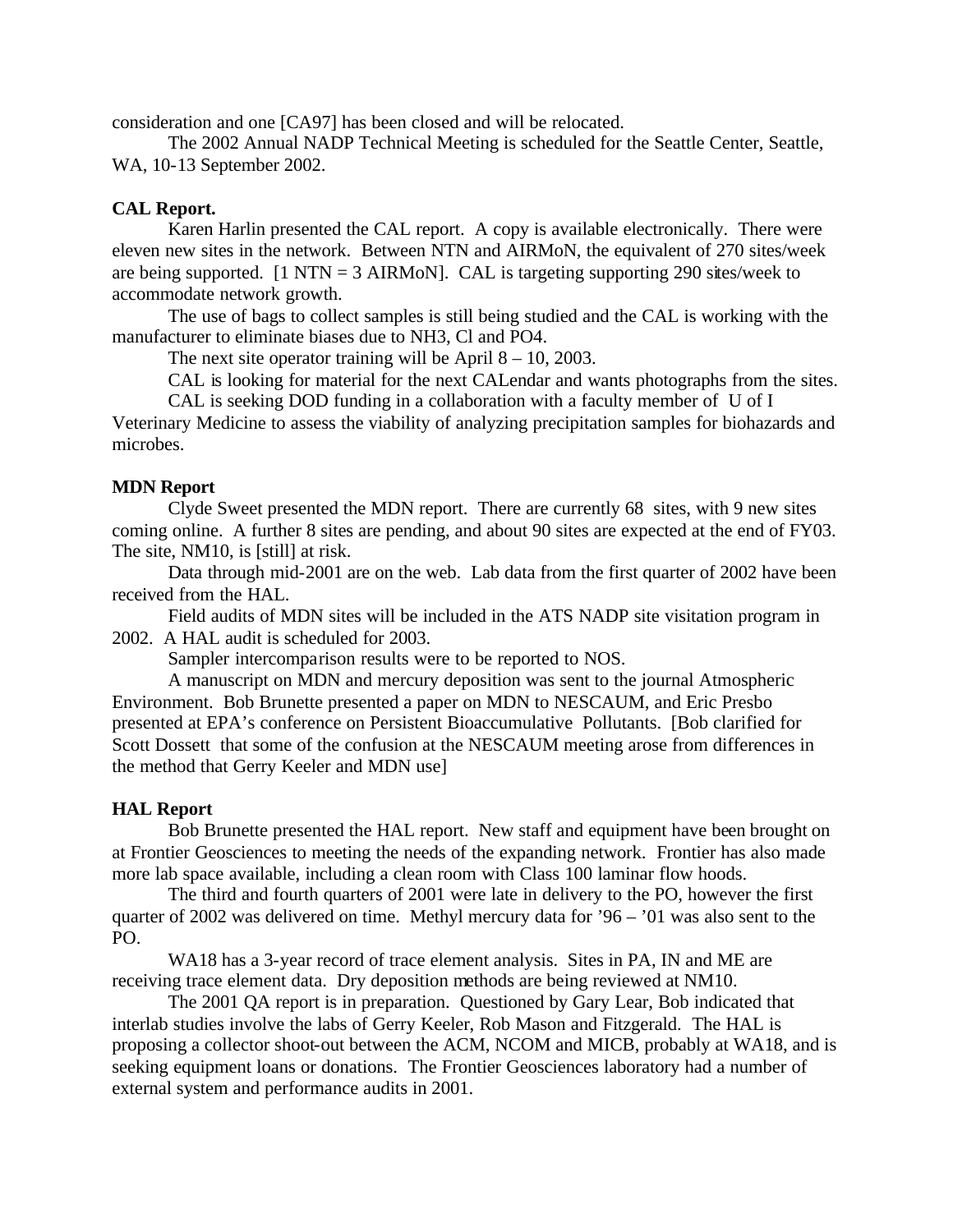There are 15 MDN sites with Techran ambient mercury analyzers.

The HAL is still providing 1-on-1 training for new sites, but as the number of sites is increasing, a switch to an annual training class is being considered.

ATS performed 8 site audits between May and July 2001. HAL is providing a "mini-NED" for MDN. A set of 6 rain gauge calibration check weights will be supplied to the sites with a view to getting quarterly cal check reporting. The 11-grid sensor problem on the ACM was resolved by the manufacturer.

# **QA Report**

The QA Report was given by Chris Lehmann. An effort to develop QA system documentation has been initiated. There was discussion as to whether this would use the EPA methodology from the SITE Systems and Performance approach. A Quality Management Plan for the NADP is projected to be complete in the fall. Existing plans for NTN, AIRMoN and MDN will be updated over the next year. Plans for the CAL and HAL are current.

A summary of the external field audits for the '98 – '01 period was discussed. It is intended that all three networks will be included in future audits. Other issues discussed included the need for standardized methods, better ground cover data, information on sources close to MDN sites and the need to track other data that may be collected by other parties at the sites. Follow-up on remedial actions was discussed. 29% of the sites had no reported violations. The most common violations are the 45-degree requirement to tall objects and objects greater that 1 meter within 5 meters of the collector. Remedial actions raised the no-violations percent to 39.

Future plans include having better feedback to site operators on violations and to update site information using the 30-meter site sketches on the web. The use of computational fluid dynamics for site evaluation may be investigated. Opportunities to use the USGS QA program data to look for regional effects will be explored. Data audits focused towards verification are proposed. The QA section of the website is to be updated with more analysis programs.

The joint session was adjourned at 11:30

The Joint Session was reconvened Wednesday, May 8 at 8:30

## **Status of Canadian Precipitation Monitoring Sites**

Dave MacTavish gave an update on the Canadian Precipitation Monitoring sites. Currently there are 7 provincial networks with 68 sites. This is down from a maximum of 9 networks and 207 sites. There was one new provincial site at Prince Edward Island. British Columbia have no sites and are intending to privatize collection. There is one federal network with 23 sites, down from three networks and 95 sites. Data are not yet available over the web [ask Dave!]

## **Discussion on Site Classification**

Luther Smith and Bob Larson led the discussion on the new site classification. This includes information concerning the regional development, population, road networks, sources of NOx and Sox and proximity to the ocean. Bob indicated that the classification would soon be